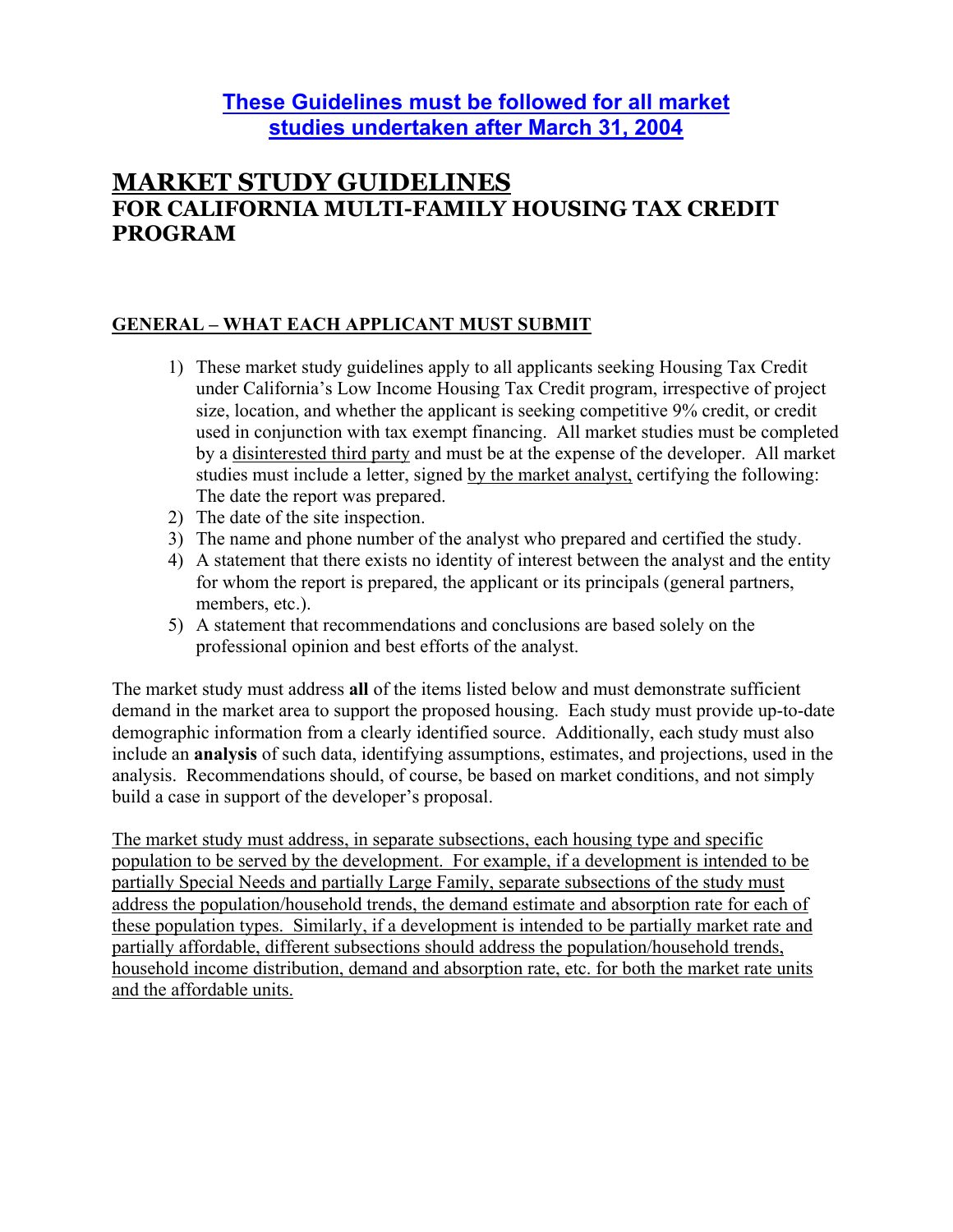### **I. EXECUTIVE SUMMARY AND CONCLUSIONS**

Each market study must include a concise summary of the data, analysis and conclusions, including the following:

- A. A concise description of the site and adjacent parcels, particularly neighborhood housing. The description must include the project's name, street address (if available), city, county, zip code and census tract number.
- B. A brief summary of the project including the type of construction (new and/or rehabilitation), number of buildings, number and type of units, proposed rents and population served.
- C. A brief description of the market area, including a map delineating the market area.
- D. A precise statement of the analyst's opinion of Market Feasibility including the prospect for long-term performance of the property given housing, demographic trends and economic factors. The statement must include an estimate of the demand for each unit type in the expected year of market entry.
- E. A summary of market related strengths and/or weakness which may influence the subject development's Marketability including, but not limited to, compatibility with surrounding uses, the appropriateness of the subject property's location, service amenities, on-site amenities, off-site amenities and their distance from the project, unit sizes and configuration, and number of units.
- F. A summary of the rent comparables, including their distance from the project, population served, number of units by bedroom size, rent by unit size, service and onsite amenities.
- G. A summary of the existing and planned affordable housing developments in the market area including names, type of affordable project, whether existing or planned, distance from the proposed development, population served, number of units by bedroom size, rent by unit size and the service and site amenities.
- H. A precise statement of key conclusions reached by the analyst, supported by the data contained in the market study. These conclusions must include:
	- A summary of positive and negative attributes and issues that will affect the property's performance and lease-up, points that will mitigate or reduce any negative attributes, and any recommendations and/or suggested modifications to the proposed project.
	- An evaluation of the proposed development, given the target population and market conditions. This evaluation should include market justification for the proposed development, including the proposed rents by unit and population type, estimated absorption rate, and should further evaluate the proposed unit, development, and locational amenities given the market.
	- An objective review of past, present, and future demographic and economic trends in the defined market area and include an estimate of how the proposed development will be integrated into the market area based on existing rental comparables and anticipated pipeline additions to the rental base.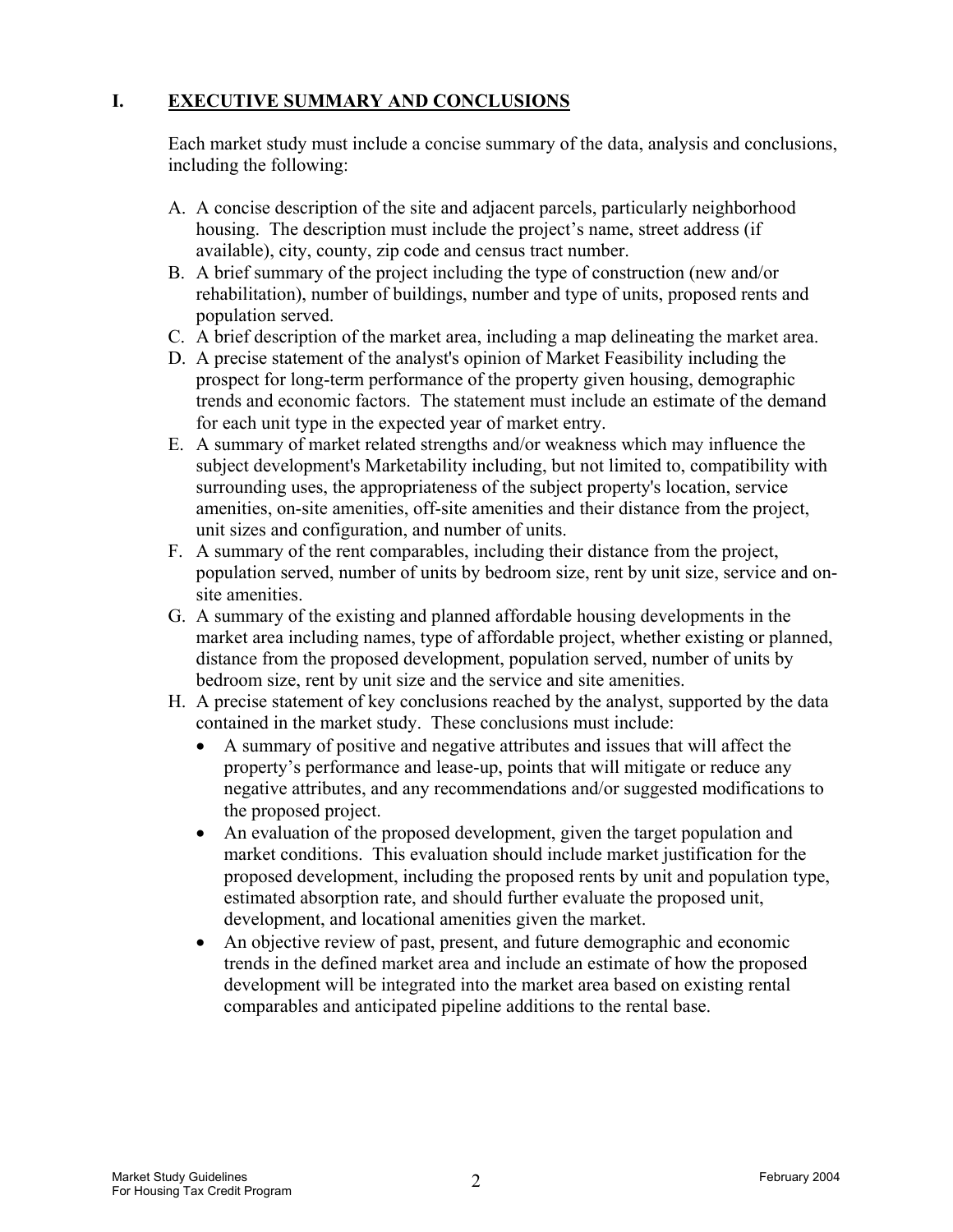### **II. PROJECT DESCRIPTION**

The market study must include a project description to show the analyst's understanding of the project at the point in time the market study is undertaken. The project description must include:

- A. Sponsor's name and the Development's Location (**including color photos**). A detailed description of the location including closest streets, number of acres, and a map indicating site configuration and contiguous land use and zoning
- B. Total proposed project units and total tax credit units by: number of bedrooms and baths, income limit as a percent of AMI, unit size in square feet, and utility allowances for tenant paid utilities.
- C. Description of the project's Target Population and Occupancy Type (family, elderly, special needs, etc.).
- D. Whether the project will be a New Construction and/or Rehabilitation.
- E. Developer's projected dates for construction start and completion, and start of preleasing.
- F. Tenant paid utility schedule and source of that schedule.
- G. Description of: the number of buildings, design (walk-up, elevator, etc.), and number of stories, unit and common amenities, site amenities and parking. For rehabilitation projects provide a description of the methodology for the rehabilitation and detailed information regarding the scope of work. The status or date of architectural plans and name of the architect should be referenced. A copy of the floor plans and elevations should be included as an appendix to the report.
- H. For rehabilitation proposals, current occupancy levels, rents being charged, identification of any existing assisted housing program at the property such as Section 8, Section 202, Section 811, BMIR, Section 236, etc., and tenant incomes, if available.

#### **III. DELINEATION OF MARKET AREA**

Identify and define the geographic market area from which potential renters are expected to come. This section shall include the following:

- A. Definitions of the Primary (PMA) and Secondary (SMA) Market Areas (including a map which clearly delineates the areas) and an explanation of the basis for the boundaries of the PMA and SMA. Identification of the PMA and SMA boundaries by census tracts, jurisdictions, street names, or other geography forming the boundaries. A reasonable rationale for the suggested PMA that takes into account political and natural boundaries, experience of nearby comparable developments, etc. Also define the larger geographic area in which the PMA is located (i.e. city, county, MSA, etc.).
- B. A scaled for distance map of the suggested market area that identifies the proposed development, the comparable rental developments, and locational amenities, including but not limited to the closest transportation linkages, shopping, schools, medical services, public transportation, and other services such as libraries, community centers, banks, etc. In situations where it is not feasible to show all the amenity categories on a map, the categories may be addressed in the narrative.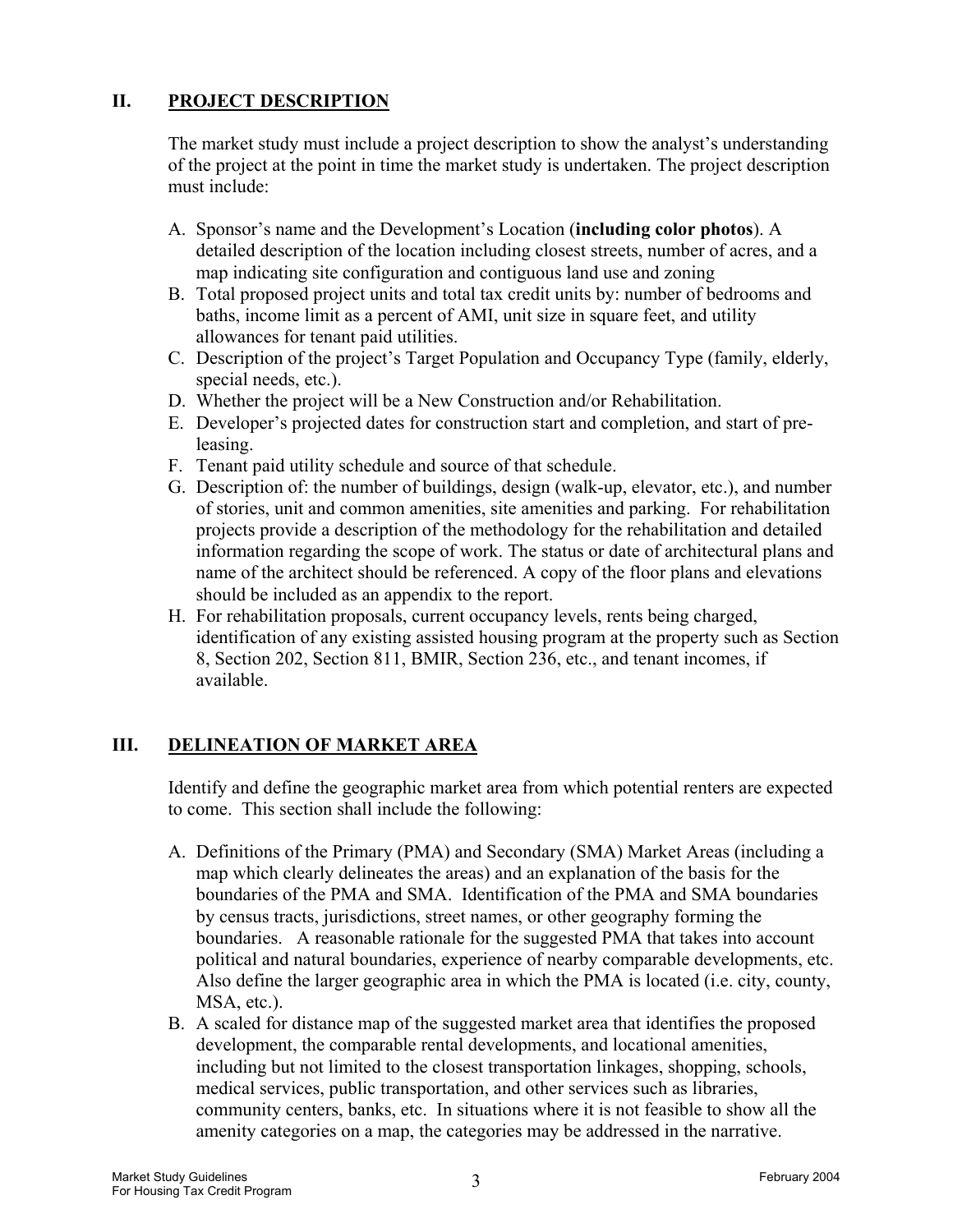- C. A description of the site characteristics including its size, shape, general topography and vegetation and proximity to adverse conditions.
- D. Photographs of the site and neighborhood.
- E. Describe and evaluate the visibility and accessibility of the site.
- F. Information or statistics on crime in the Primary Market Area relative to data for the overall area. Address any local perceptions of crime or problems in the Primary Market Area.

## **IV. MARKET AREA ECONOMY**

For all proposals except elderly, provide data and analysis on the employment and economy of the PMA to give an understanding of the overall economic health of the PMA. List sources for the data and methodology for the analysis.

- A. Provide a description of employment by industry sector (numbers and percentages) for the Primary Market Area or smallest geographic area available that includes the Primary Market Area and compare the data to the larger geographic area, e.g. the city, county, labor market area, or MSA.
- B. List major employers in the PMA, the type of business and the number employed and compare the data to the larger geographic area (i.e. MSA, County, Secondary Market Area, etc.). Outline any anticipated expansions, contractions in their workforces, as well as newly planned employers and their impact on employment in the PMA.
- C. Show the historical unemployment rate for the last ten years (or other appropriate period) for the PMA and compare to the larger geographic area (i.e. MSA, County, Secondary Market Area, etc.). Provide total workforce figures and number and percentage unemployed.
- D. Show employment growth over the same period or a more recent, shorter period (last 5 years). Compare to the larger geographic area.
- E. Comment on trends for employment in the PMA in relation to the subject.
- F. If relevant, comment on the availability of affordable housing for employees of businesses and industries that draw from the PMA.
- G. Provide a breakdown of typical wages by occupation.
- H. Relate the available employment to the project's target population.
- I. When available, provide commuting patterns for workers such as how many workers in the PMA commute from surrounding areas outside the PMA.

# **V. POPULATION, HOUSEHOLD AND INCOME TRENDS**

Provide the following demographic information for **both** the PMA and the SMA or minor civil division (city, village, township, etc.) in which the proposed project will be located. Projections must be prepared by one of the national proprietary data providers, for example, CACI, Claritas, etc. U.S. Census data, unless current, is only acceptable as historical data. If the market analyst does not agree with these projections, an explanation of the reasons for the disagreement must be provided, along with substitute projections. Population and households should be projected to the estimated time of market entry (generally two years from the year of application) and for five years from the year of application. For elderly proposals, data should be based on households ages 65 years plus. Although the statutory requirement is younger, for purposes of the market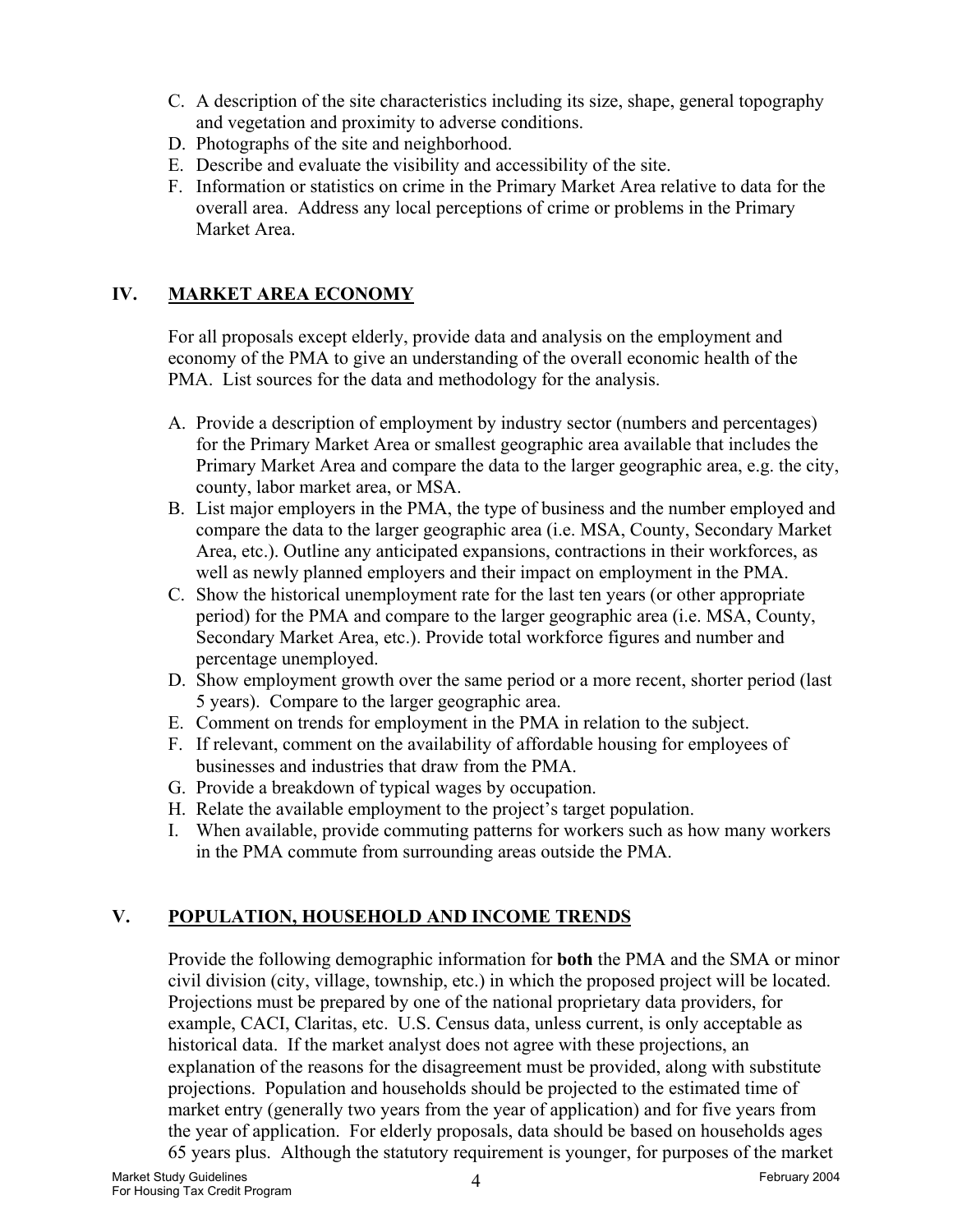study, TCAC requires the use of age 65+ households, since it more typically reflects the move-in age of tenants for elderly developments. Indicate the source for all data, provide a methodology for estimates and provide an analysis of trends indicated by the data.

- A. Population Trends:
	- 1. Total Population.
	- 2. Population by age group.
	- 3. Number of elderly and non-elderly**.**
- B. Household Trends:
	- 1. Total number of households.
	- 2. Household by tenure; that is, the number of owner and renter households by elderly and non-elderly.
	- 3. Average household size.
	- 4. Renter households by number of persons in the household.
- C. Income Trends:
	- 1. Estimate of household incomes in \$5,000 or \$10,000 increments, by household size and by tenure. Elderly proposals should reflect the income distribution of elderly households only.
	- 2. Provide the reasonable assumptions upon which the income projections are based.

### **VI. DEMAND ESTIMATE:**

In calculating demand, the analyst shall use the applicable incomes and rents in the development's tax credit application. The estimated demand must be based upon current households and projected household growth. Assume that market rate households will spend up to 30% of their income for gross rent, and lower income households up to 40% for their gross rent. Demand should be calculated for each proposed rent level and each bedroom size. Income qualified households should not be double counted.

Section A-C below is an example of a demand analysis. Reliable local sources are preferable to regional sources. *TCAC staff should be able to reconstruct your estimate of demand – step by step. The percentages used are for example only - market studies must use percentages based upon actual market data and/or other reliable sources.*

| 1. | Number of existing households for current year.   | 40,000                        |
|----|---------------------------------------------------|-------------------------------|
| 2. | Number of renters.                                | $40,000 \times 30\% = 12,000$ |
| 3. | Number of appropriate sized households            | $12,000 \times 33\% = 4,000$  |
| 4. | Number of income-qualified renter households.     | $12,000 \times 18\% = 720$    |
| 5. | Movership or turnover rate. (Using identified,    |                               |
|    | reliable data sources, estimate the percentage of |                               |
|    | renter households that move into different rental |                               |
|    | units in a given year.)                           | $720 \times 35\% = 252$       |
| 6. | Estimated annual demand from existing rental      |                               |
|    | households.                                       | 252                           |

A. Demand From Existing Households for a given bedroom size and rent level:

B. Demand from New Households: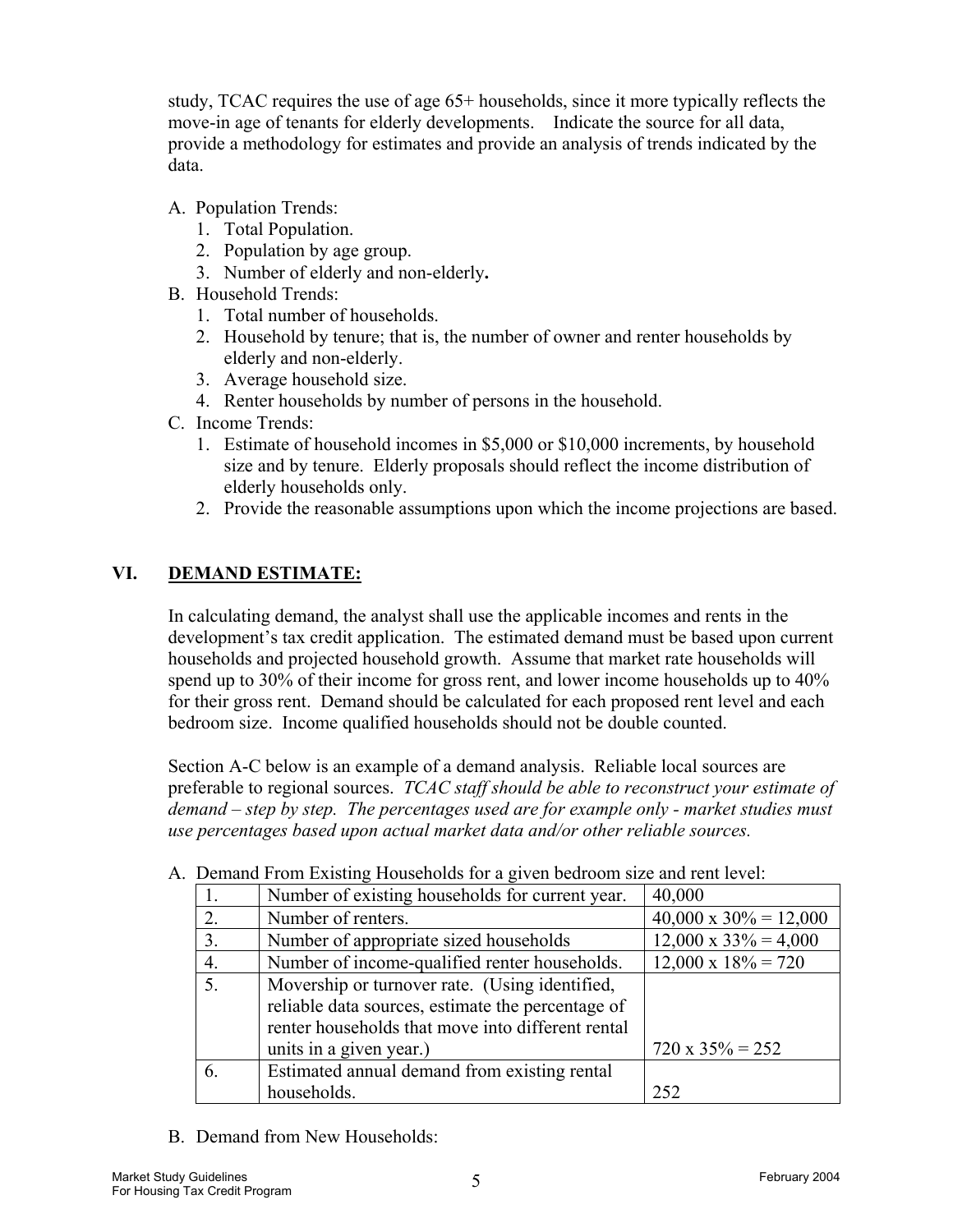|                  | Estimate the number of new, additional renter<br>households by the time the project enters the<br>market                                                                   |                        |
|------------------|----------------------------------------------------------------------------------------------------------------------------------------------------------------------------|------------------------|
|                  |                                                                                                                                                                            | 200                    |
| $\overline{2}$ . | Estimate the annual growth. This is the number<br>of new households divided by the number of<br>years between the current household number and<br>the market entry number. | $200 \div 2 = 100$     |
| 3.               | Number of appropriately sized households                                                                                                                                   | $100 \times 25\% = 25$ |
| 4.               | Number of income-qualified renter households.                                                                                                                              | $25 \times 18\% = 5$   |
| 5.               | Estimated annual demand from new households.                                                                                                                               | $\varsigma$            |

Total annual demand from existing and new renter households:  $252 + 5 = 257$ 

C. Demand from Commuters (Optional – for use when appropriate): Certain PMAs may show insufficient demand from calculations based on residents, specifically those with a combination of one or more of the following: 1) highincome resident population, 2) high housing costs and 3) a low renter population base (statewide, 43% of all households are renter households). There are seven counties where these factors are prevalent: Santa Clara, San Mateo, San Francisco, Marin, Contra Costa, Alameda and Santa Cruz. There is anecdotal evidence to support the assertion that low-income housing projects in these counties, and possibly other similar smaller communities throughout California, have a substantial need and demand for low-income housing projects. For family or non-targeted units in these kinds of PMAs, the analyst may choose to include a calculation of demand from households where one or more wage earners live outside the PMA but commute into it for employment purposes. Staff will be the final arbiter regarding the appropriateness of using this demand model for a PMA.

| 1.             | Current Civilian Employment in the PMA.<br>Typically, employment by industry, including average<br>or median wage for that industry, in the PMA.<br>Suggested Sources: EDD, BLS, Commercial Data<br>Providers.                                               | 112,500 employees                                                                                                                    |
|----------------|--------------------------------------------------------------------------------------------------------------------------------------------------------------------------------------------------------------------------------------------------------------|--------------------------------------------------------------------------------------------------------------------------------------|
| 1A.            | Calculate Employment in PMA in Year of Market Entry<br>(Optional).<br>Base employment can be grown for a number of years<br>without the necessity of changing other assumptions.                                                                             | $112,500 \times 1.03 = 115,875$<br>employees                                                                                         |
| 2.             | Income Qualifying Employees.<br>Assume that employment wage distribution is<br>approximately normally distributed around the mean or<br>median within each industry.                                                                                         | $115,875 \times 25\% = 28,969$<br>employees                                                                                          |
| 3 <sub>1</sub> | Income Qualifying Households.<br>Employment must be reduced to households. Use<br>household or family data that shows number of<br>employed persons in households or families in the<br>county or statewide.<br>Suggested sources: Counting California, EDD. | $28,969 \div 1.64 = 17,664$<br>households<br>$\div$ County # or $\div$ 1.58<br>Default for State Average #<br>of Workers per Family) |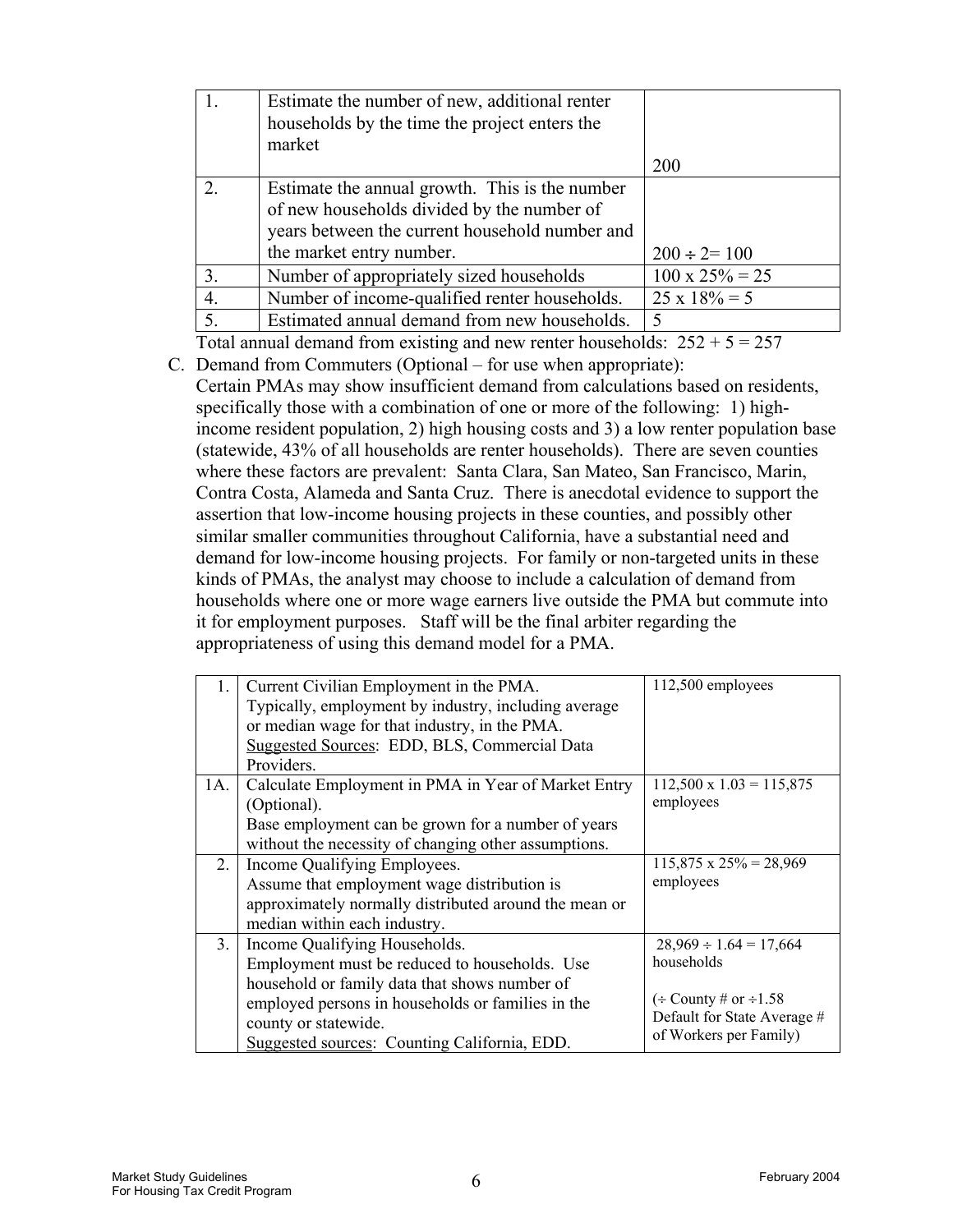| 4. | Income Qualifying Commuter Households.<br>Only commuters with commute distances in excess of 8<br>miles will be prompted to move closer to a job. The<br>percentage factor used will represent those employed<br>within the PMA who commute more than 8 miles to<br>work. Note, commute time data can be used instead,<br>with the percentage of workers commuting more than 20<br>minutes to work used instead.<br>Suggested sources: Commercial Data Providers, Local<br>Transportation Agencies, Local Government<br>Associations. | $17,664 \times 55\% = 9,715$<br>households                                |
|----|---------------------------------------------------------------------------------------------------------------------------------------------------------------------------------------------------------------------------------------------------------------------------------------------------------------------------------------------------------------------------------------------------------------------------------------------------------------------------------------------------------------------------------------|---------------------------------------------------------------------------|
| 5. | Income Qualifying Commuter Renter Households.<br>Only renters will move into low-income multi-family<br>rental housing. Develop an appropriate renter<br>proportion for the commuting population given the time<br>and distance they commute.<br>Suggested Sources: Employee surveys in the PMA,<br>outlying Secondary Market Area (SMA) renter<br>propensity.                                                                                                                                                                        | $9,715 \times 40\% = 3,886$<br>households                                 |
| 6. | Size of Qualifying Households.<br>Unless another mix of household sizes can be justified,<br>assume the same mix as used to calculate demand from<br>resident households.                                                                                                                                                                                                                                                                                                                                                             | $3,886 \times 33\% = 1,282$                                               |
| 7. | Annual Demand from Income Qualifying Commuter<br>Renter Households.<br>There is no relationship between commute distance/time<br>and the likelihood of moving. Develop an appropriate<br>turnover rate for the commuting population given the<br>time and distance they commute.<br><b>Suggested Sources: Outlying Secondary Market Area</b><br>$(SMA)$ turnover rate(s).                                                                                                                                                             | $1,282 \times 25\% = 320$<br>(25% Conservative Default)<br>Turnover Rate) |

The market analysis may also include the results of tenant surveys of existing lowincome housing projects to support the assertion of demand from commuter households.

#### D. Analysis.

The demand analysis must include:

- 1. A detailed analysis of the income levels of the potential tenants for the proposed units. The analysis must state and provide support for the minimum household income used for total housing expenses to set the lower limit of the targeted household income range.
- 2. A calculation of annual demand in the projected year of market entry for each unit size and rent level as outlined in A-C above.
- 3. A calculation of the Capture Rate for each Income Limit in the subject property incorporating any other regulatory agency restrictions such as age, income, living in Substandard Conditions, renters versus home owners, household sizes, etc.
- 4. A calculation of the Penetration Rate.
- 5. A projection of, and explaination for, any future changes in the housing population within the PMA.
- 6. Identification of risks (i.e. competitive properties which may come on line at the same time as the subject property; declining population in the PMA, etc.), unusual conditions and mitigating circumstances.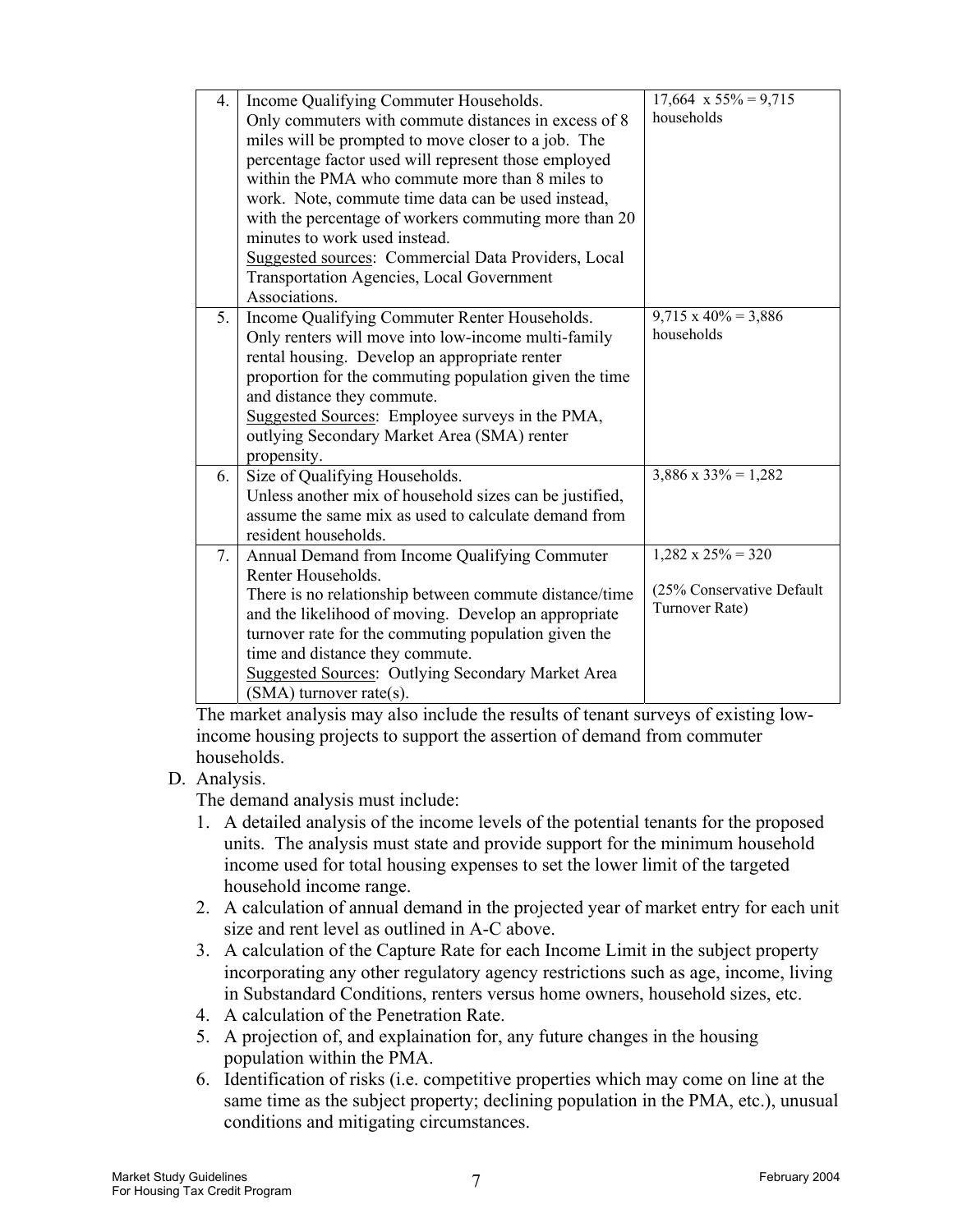7. Documentation and descriptions that show the methodology for calculations in the analysis section and relate the conclusions to the data.

### **VII. ABSORPTION RATE:**

The market study should define and justify the Absorption Rate for the subject property. The absorption period is considered to start as soon as the first units are released for occupancy. The analysis must provide an estimate of the time required to reach 95% occupancy. The absorption rate determination should consider, but is not limited to, such factors as the overall estimate of new household growth, the available supply of competitive units, observed trends in absorption of comparable units, and the availability of subsidies and rent specials. The month leasing is assumed to begin should accompany all absorption estimes

# **VIII. COMPETITIVE RENTAL MARKET:**

A) Market Rate Comparables:

- 1. The market study must identify what market rate developments are currently available to serve the target market in the PMA, and provide sufficient information on existing developments to allow a reviewer who is unfamiliar with the PMA to understand the current market conditions.
- 2. At least three (3) comparable market-rate rental properties within one mile (or, in the case of projects where comparables do not exist within one mile, in the PMA) of the subject property, should be included in the market analysis.
- 3. The analysis should include information on all rental developments that can be considered currently available to serve the target population in the PMA as well as planned rental developments in the PMA that could also serve the target population and are expected to be placed in service during the two years following the year of the project's application to TCAC.
- 4. A 10-year (or other appropriate period) history of building permits in the PMA, if available, by housing type and comments on building trends in relation to household trends.
- 5. For rural projects, analyze the availability and cost of purchasing a single-family home and/or mobile home in comparison to paying the subject property rent.
- B) Existing and Planned Affordable Housing Comparables:
	- 1. Provide a list of existing or planned affordable housing developments in the PMA. Where possible, provide the design type, target population, unit mix and income levels to be served.
	- 2. Assess the impact of the proposed development on existing and planned affordable housing. The analysis should include a consideration of the age of existing affordable units, amenities offered as compared to those proposed at the subject development, and whether there is sufficient market demand (i.e., demand is greater than or equal to projected supply) for the existing affordable housing and the proposed affordable housing.
- C) Rent Comparability Matrix: A separate rent comparability matrix must be completed for each unit type (SRO, Studio, One-Bedroom, etc.) in a project, for both market rate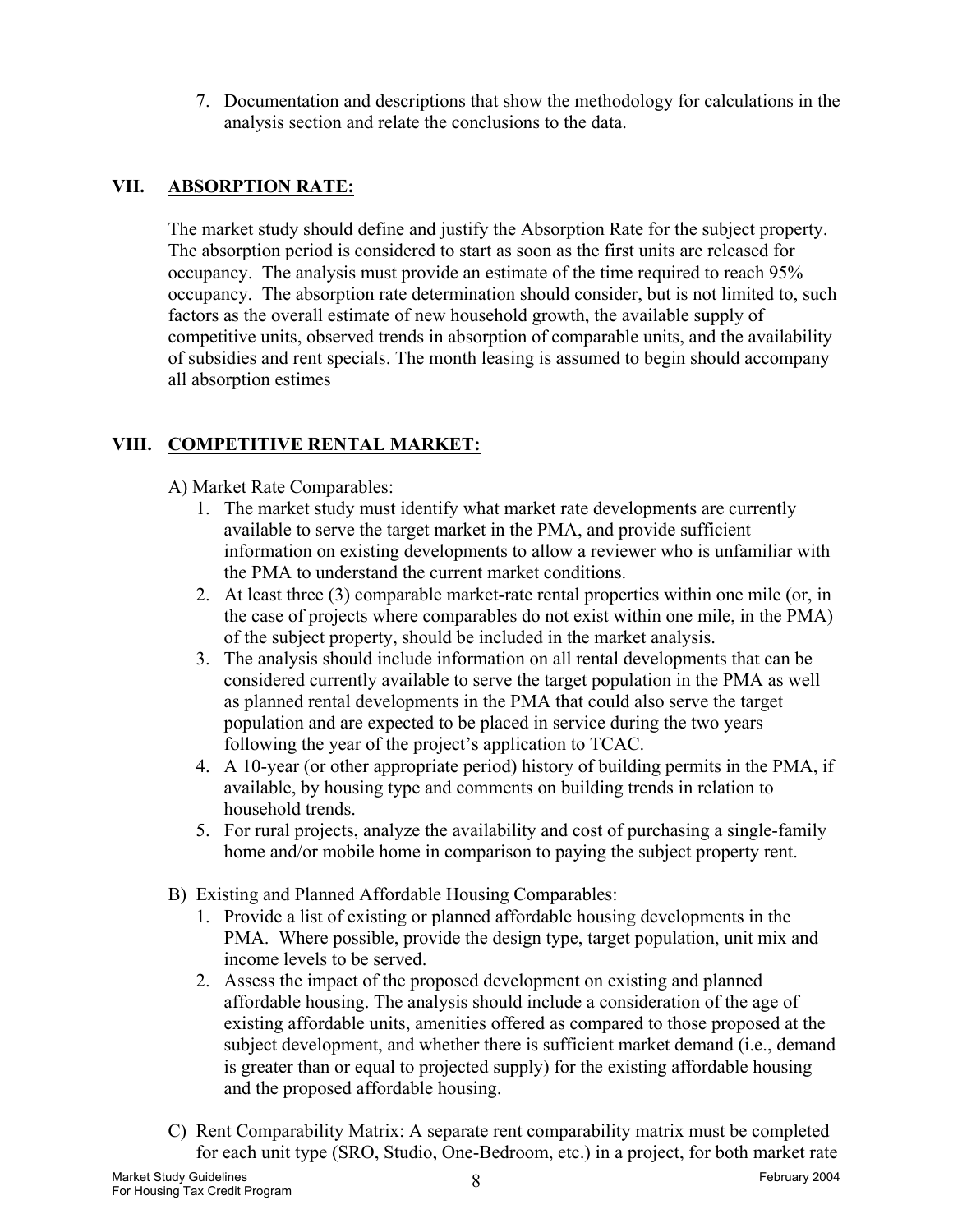and affordable housing comparables (i.e., for a project with one-, two- and threebedroom units, six rent comparability matrices must be completed). The rent comparability matrix must demonstrate that the proposed tenant paid rents for each tax credit unit type in the proposed development will be at least 10% below rents for the same unit types in the comparable market rate rental properties, and the units value ratio (\$/SF) will be 10% below the values for the same unit types in the comparable rental properties. In rural areas lacking sufficient three and four bedroom market rate rental comparables, the rent comparability matrix must show that in comparison to three and four bedroom single-family rentals, that the tax credit rents will be at least 20% below rents for these single family homes, and the units value ratio (\$/SF) will be at least 20% below that of single family homes. All of the listed characteristics of the subject project and comparable projects must be addressed. Additional characteristics of a project may be considered but must be justified in the body of the analysis. The rent comparability matrix file (in Excel format) is available on the TCAC website.

Instructions for Completing the Rent Comparability Matrix:

- 1. Prepare a separate matrix for each low-income unit type (SRO, studio, onebedroom, etc.).
- 2. Note all of the various characteristics of the subject property. Consider only those amenities that are appropriate to ALL of the units of a particular type. For the purposes of meeting the 10% below market rate requirement, use the highest rent units for each of the project's unit types.
- 3. Comparable projects should be entered beginning with the closest to the most distant from the project. Note the appropriate characteristics for each of the comparables. If appropriate, assign a value to the differences in characteristics between the comparable and the subject project. If the comparable is inferior to the subject on a particular characteristic, adjust the comparable upward. If the comparable is superior to the subject, adjust the comparable downward. The result should be a determination of what rent the comparable could obtain if it were more similar to the subject. Not all characteristics will affect rents. Make adjustments only for differences in characteristics that would affect the amount of rent tenants in the subject's market area are willing to pay. Create different entries for similar units types with different rents or amenities in a comparable.

The analysis and text accompanying the rent comparables matrix must:

- Include a contact list that includes the project name, address, phone number and a contact name for each market and income-restricted comparable.
- Include color photos of each property.
- Include a map identifying the location of each property in relation to the subject
- Note those projects the analyst considers the best comparables.
- Explain why each adjustment was made and how the dollar value of the adjustment was derived.
- Explain and justify the inclusion of any additional characteristics in the matrix. These additional characteristics should consist of services and amenities. Characteristics that are primarily esthetic in nature should not be included.
- Include a tenant profile as well as additional information related to households on a waiting list if the proposed development represents an additional phase of an existing housing development.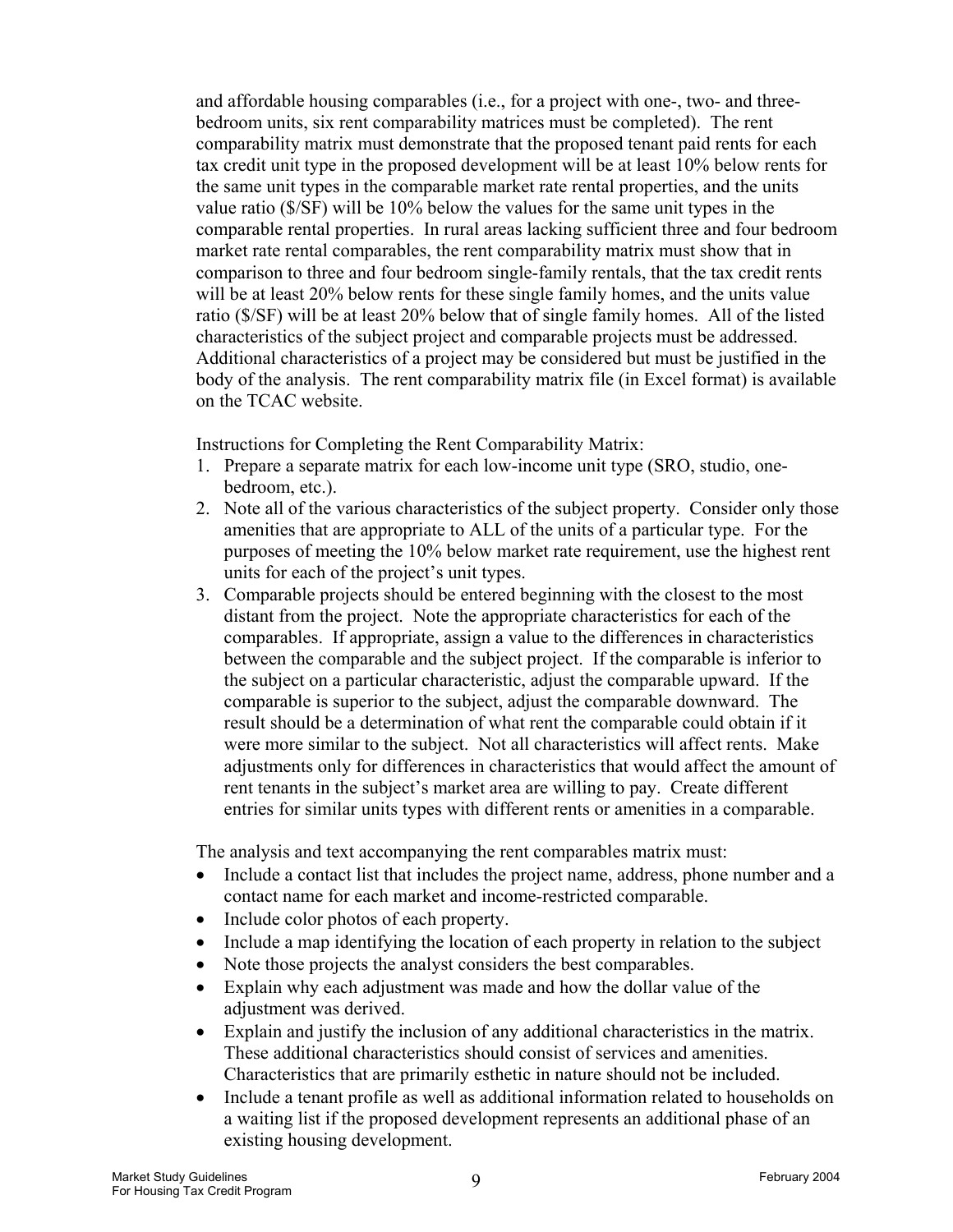- Provide the target population, type of design, number of units, unit configuration, rent concessions, rent structure and rent increase or decrease trends for the proceeding three years.
- Provide an estimate of the Market Vacancy Rate for the PMA rental housing stock by population served (i.e. market rate, Low Income Housing Tax Credit, and Project Based Rent Assistance) and type of occupancy (i.e. family, seniors, special populations) and unit size.
- Provide the estimated date of market entry and any other relevant market analysis information for developments in the planning or construction stages. If there are no developments in the planning stages or under construction, a statement to that effect must be provided.
- Derive a Market Rent for the subject property and quantify and discuss Market Advantage or Disadvantage of the subject and impact on Marketability.

### **IX. APPENDICES**

The Appendices of the analysis shall include:

- 1. A bibliographical list of the data sources used in the Market Study.
- 2. The demographic reports used for the study.
- 3. A utility allowance schedule.
- 4. A resume describing the Market Analyst's experience and background, which must be provided with each market study.
- 5. A copy of the floor plans and elevations.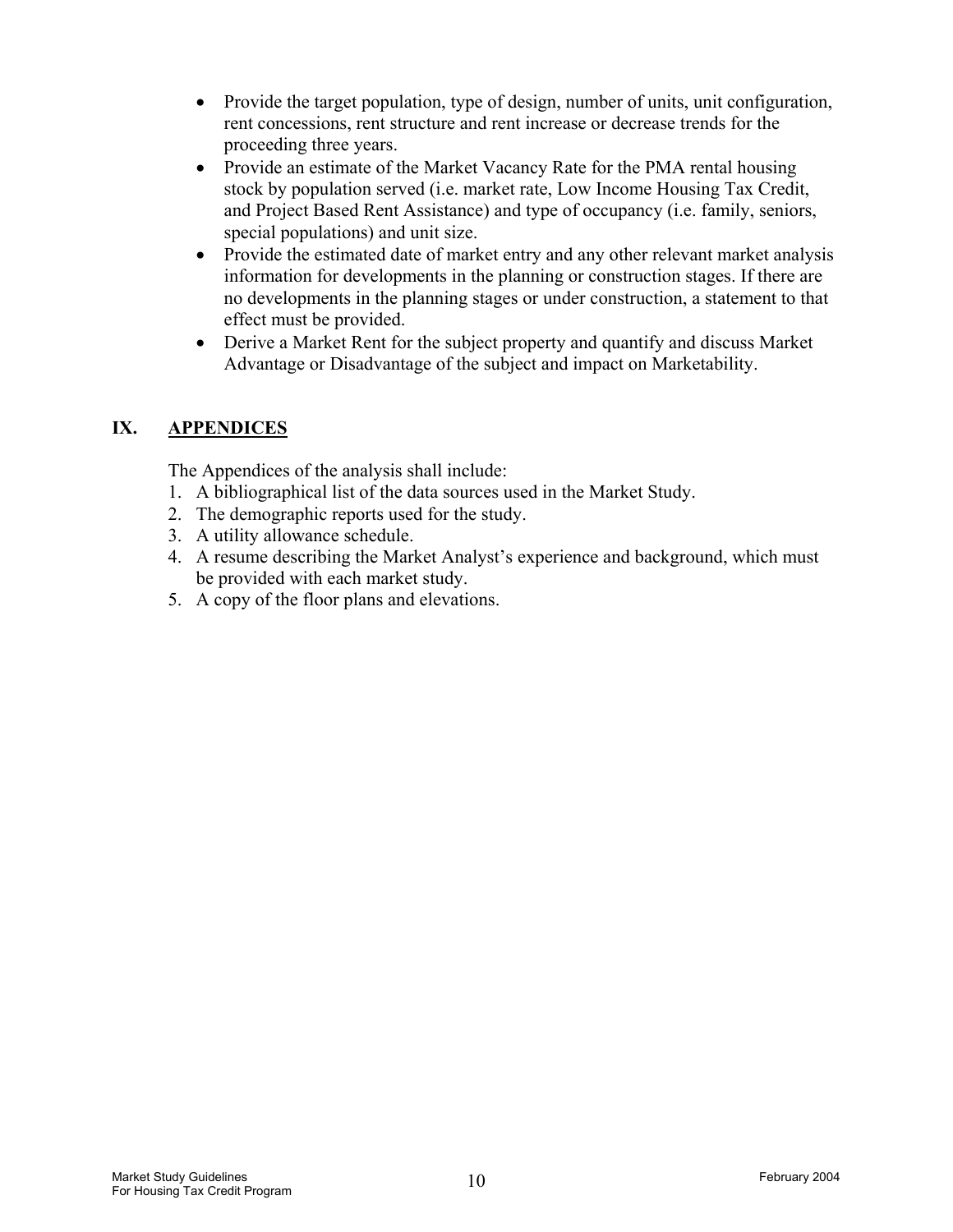### **APPENDIX A: MARKET STUDY TERMINOLOGY**

| Terminology            | Definition                                                                       |
|------------------------|----------------------------------------------------------------------------------|
| Absorption             | The period of time necessary for a newly constructed or renovated                |
| Period                 | property to achieve the Stabilized Level of Occupancy. The Absorption            |
|                        | Period begins when the first temporary or permanent certificate of               |
|                        | occupancy is issued and ends when the last unit needed to reach the              |
|                        | Stabilized Level of Occupancy has a signed lease. Assumes a typical pre-         |
|                        | marketing period, prior to the issuance of the certificate of occupancy, of      |
|                        | about three to six months. The month leasing is expected to begin should         |
|                        | accompany all absorption estimates.                                              |
| <b>Absorption Rate</b> | The average number of units rented each month during the Absorption              |
|                        | Period.                                                                          |
| Amenity                | Tangible or intangible benefits offered to a tenant at no fee (with the          |
|                        | exception of day care), typically on-site recreational facilities or planned     |
|                        | programs, services and activities.                                               |
| <b>Annual Demand</b>   | The total estimated demand present in the market in any one year for the         |
|                        | type of units proposed. Annual demand estimates factor in tenure, tenant         |
|                        | age, income restrictions, family size and turnover.                              |
| Area Median            | 100% of the gross median Household income for a specific Metropolitan            |
| Income or AMI          | Statistical Area, county or non-metropolitan area established annually by        |
|                        | HUD.                                                                             |
| <b>Basic Rent</b>      | The minimum monthly rent that tenants who do not have rental assistance          |
|                        | pay to lease units developed through the USDA-RD Section 515 Program,            |
|                        | the HUD Section 236 Program and HUD Section 223(d)(3) Below Market               |
|                        | Interest Rate Program. The Basic Rent is calculated on the rent required to      |
|                        | operate the property, maintain debt service on a subsidized mortgage with a      |
|                        | below-market interest rate, and provide a return on equity to the developer in   |
|                        | accordance with the regulatory documents governing the property.                 |
| Capture Rate           | The percentage of age, size, and income qualified renter Households in the       |
|                        | Primary Market Area that the property must capture to achieve the Stabilized     |
|                        | Level of Occupancy. The Capture Rate is calculated by dividing the total         |
|                        | number of units at the property by the total number of age and income            |
|                        | qualified renter Households in the primary market area. See Penetration          |
|                        | Rate for rate for entire market area.                                            |
| Comparable             | A market-rate or Affordable Housing property that is representative of the       |
| Property               | rental housing choices of the subject's Primary Market Area and that is          |
|                        | similar in construction, size, amenities, or age.                                |
| Concession             | Discount given to a prospective tenant to induce the tenant to sign a lease.     |
|                        | Concessions typically are in the form of free rent for a specific period of      |
|                        | time.                                                                            |
| <b>Contract Rent</b>   | The actual monthly rent payable by the tenant, including any rent subsidy        |
|                        | paid on behalf of the tenant, to the owner, inclusive of all terms of the lease. |
| Demand                 | An estimate of the total number of market Households that have both the          |
|                        | desire and the ability to obtain the product and/or services offered.            |
| <b>Effective Rents</b> | Market Rents less concessions.                                                   |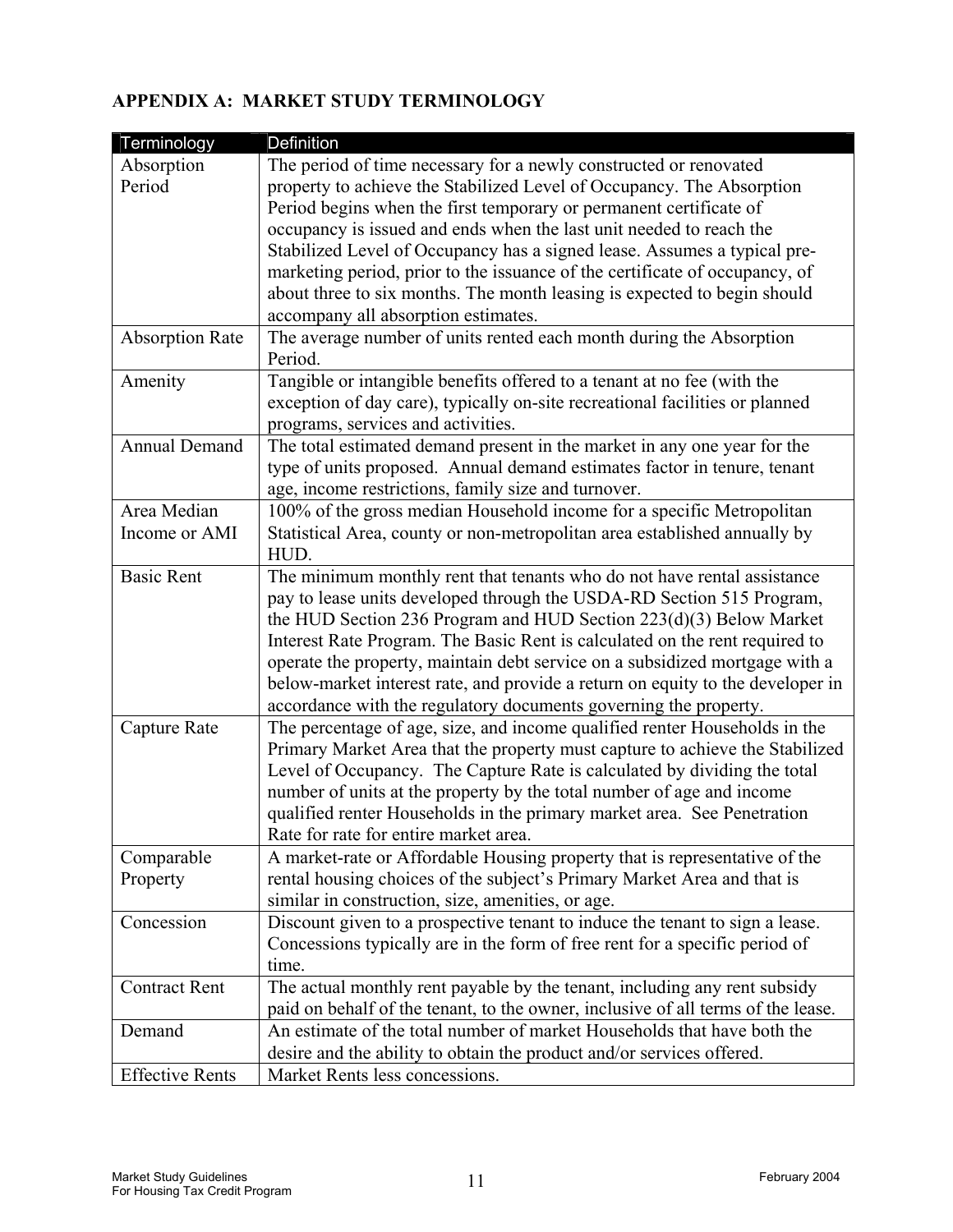| Family             | A family consists of a householder (i.e., one who occupies or owns a            |
|--------------------|---------------------------------------------------------------------------------|
|                    | house/head of a household) and one or more other persons living in the same     |
|                    | household who are related to the householder by birth, marriage, or adoption.   |
|                    | Not all households contain families since a household may comprise a group      |
|                    | of unrelated persons or one person living alone. (Source: US Census)            |
| <b>Gross Rent</b>  | The monthly housing cost to a tenant which equals the Contract Rent             |
|                    | provided for in the lease plus the estimated cost of all Tenant Paid Utilities. |
| Household          | All the persons who occupy a housing unit as their usual place of residence.    |
|                    | The occupants may be a single family, one person living alone, two or more      |
|                    | families living together, or any other group of related or unrelated persons    |
|                    | who share living arrangements. (Source: U.S. Census)                            |
| Household          | Changes in the number of Households for a particular area over a specific       |
| Trends             | period of time, which is a function of new Household formation (e.g. at         |
|                    | marriage or separation) and decreasing average Household size.                  |
| <b>Income Band</b> | The range of incomes of Households which can pay a specific rent but do not     |
|                    | have more income than is allowed by the Income Limits of a particular           |
|                    | housing program. The minimum income typically is based on a defined             |
|                    | Acceptable Rent Burden percentage and the maximum typically is pre-             |
|                    | defined by specific programmatic requirements or by general market              |
|                    | parameters.                                                                     |
| Infrastructure     | Services and facilities including roads, highways, water, sewerage,             |
|                    | emergency services, parks and recreation, etc. Infrastructure includes both     |
|                    | public and private facilities.                                                  |
| Market             | The difference, expressed as a percentage, between the estimated market rent    |
| Advantage          | for an apartment property without income restrictions and the lesser of $(a)$   |
|                    | the owner's proposed rents or (b) the maximum rents permitted by the            |
|                    | financing program for the same apartment property.                              |
| Market Area        | A geographic area from which a Property is expected to draw the majority of     |
|                    | its residents.                                                                  |
| Market Area,       | The most likely geographic area from which a Property would draw its            |
| Primary (PMA)      | support.                                                                        |
| Market Area,       | The portion of a market area that supplies additional support to an apartment   |
| Secondary          | property beyond that provided by the primary market area.                       |
| (SMA)              |                                                                                 |
| Market Demand      | The number of units required in a defined market area to accommodate            |
|                    | Demand (i.e. Households that desire to improve the quality of their housing     |
|                    | without significantly increasing their economic burden).                        |
| Market             | An analysis that determines whether a proposed development can attain its       |
| Feasibility        | target rents, taking into account the development's characteristics (location,  |
| Analysis           | size, unit mix, design, and amenities), the depth of its target market, and the |
|                    | strength of its appeal in comparison to other existing and planned options      |
|                    | available to potential consumers.                                               |
| Marketability      | The manner in which the subject fits into the market; the relative desirability |
|                    | of a property (for sale or lease) in comparison with similar or competing       |
|                    | properties in the area.                                                         |
| Market Vacancy     | Average number of apartment units in any market area which are unoccupied       |
| Rate               | divided by the total number of apartment units in the same market area,         |
|                    | excluding units in properties which are in the lease-up stage.                  |
| Move-up            | An estimate of how many consumers are able and willing to relocate to more      |
|                    |                                                                                 |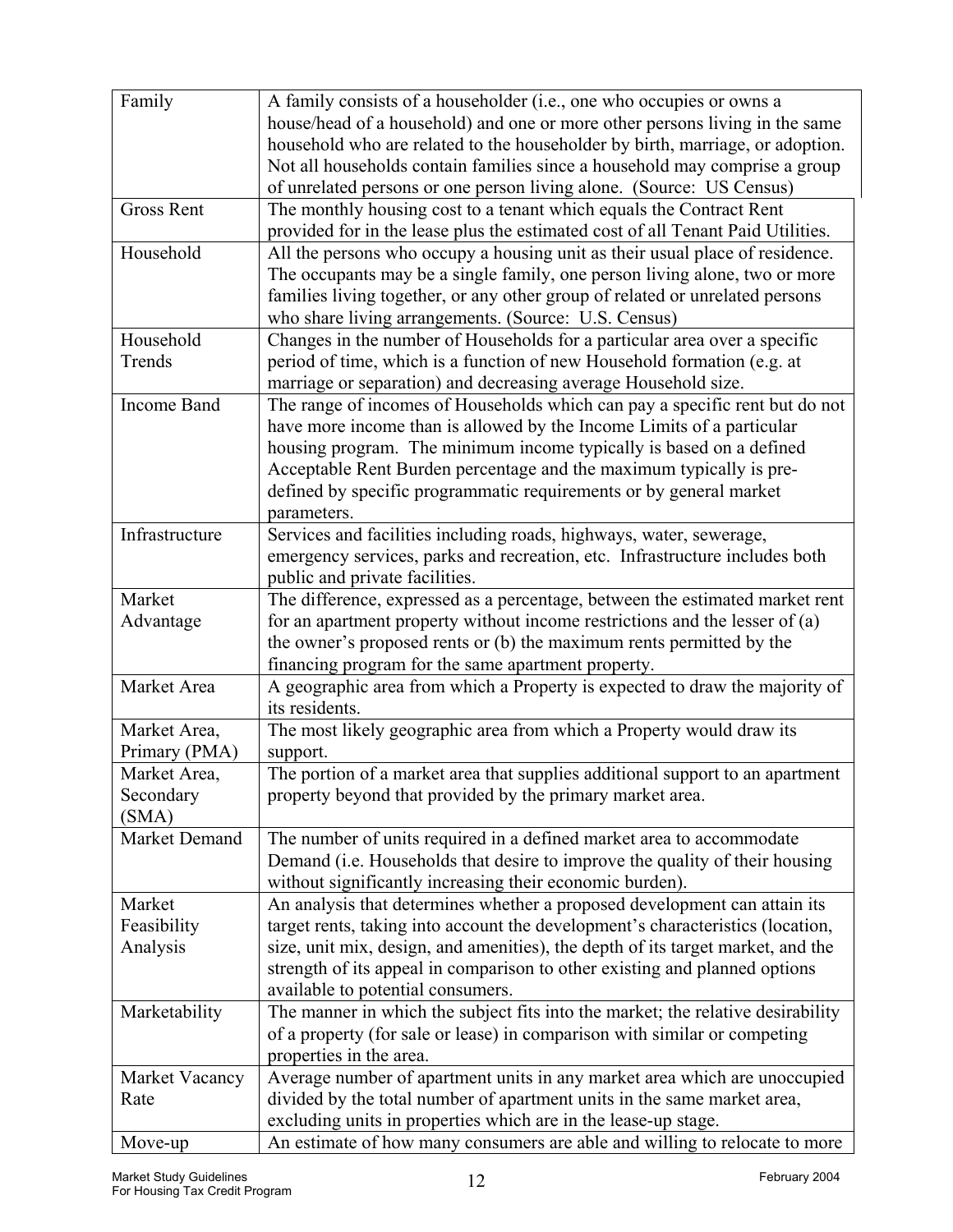| Demand                                                                                             | expensive or desirable units, such as tenants who move up from Class C                                                                                                                                                                                                                                                                                                                                                                                                                                                                                                                                                                                                                                                                                                                                                                                                                                                                                                |
|----------------------------------------------------------------------------------------------------|-----------------------------------------------------------------------------------------------------------------------------------------------------------------------------------------------------------------------------------------------------------------------------------------------------------------------------------------------------------------------------------------------------------------------------------------------------------------------------------------------------------------------------------------------------------------------------------------------------------------------------------------------------------------------------------------------------------------------------------------------------------------------------------------------------------------------------------------------------------------------------------------------------------------------------------------------------------------------|
|                                                                                                    | properties to Class B; and Class B tenants that move up to class A properties;                                                                                                                                                                                                                                                                                                                                                                                                                                                                                                                                                                                                                                                                                                                                                                                                                                                                                        |
|                                                                                                    | and tenants that move from Class C and B properties to new superior Tax                                                                                                                                                                                                                                                                                                                                                                                                                                                                                                                                                                                                                                                                                                                                                                                                                                                                                               |
|                                                                                                    | Credit properties. For purposes of demonstrating move-up demand both                                                                                                                                                                                                                                                                                                                                                                                                                                                                                                                                                                                                                                                                                                                                                                                                                                                                                                  |
|                                                                                                    | changes in Class Construction Type, and changes in Quality Classification of                                                                                                                                                                                                                                                                                                                                                                                                                                                                                                                                                                                                                                                                                                                                                                                                                                                                                          |
|                                                                                                    | 5 or more, may be considered (Reference the California State Board of                                                                                                                                                                                                                                                                                                                                                                                                                                                                                                                                                                                                                                                                                                                                                                                                                                                                                                 |
|                                                                                                    | Equalization Assessor's Handbook Section 531, January 2003, pages 4-5 for                                                                                                                                                                                                                                                                                                                                                                                                                                                                                                                                                                                                                                                                                                                                                                                                                                                                                             |
|                                                                                                    | definitions of Class and Quality Classifications).                                                                                                                                                                                                                                                                                                                                                                                                                                                                                                                                                                                                                                                                                                                                                                                                                                                                                                                    |
| Neighborhood                                                                                       | An area of a city or town with common demographic and economic features<br>that distinguish it from adjoining areas.                                                                                                                                                                                                                                                                                                                                                                                                                                                                                                                                                                                                                                                                                                                                                                                                                                                  |
| Net Rent (also                                                                                     | Gross Rent less Tenant Paid Utilities.                                                                                                                                                                                                                                                                                                                                                                                                                                                                                                                                                                                                                                                                                                                                                                                                                                                                                                                                |
| referred to as                                                                                     |                                                                                                                                                                                                                                                                                                                                                                                                                                                                                                                                                                                                                                                                                                                                                                                                                                                                                                                                                                       |
| Contract or                                                                                        |                                                                                                                                                                                                                                                                                                                                                                                                                                                                                                                                                                                                                                                                                                                                                                                                                                                                                                                                                                       |
| Lease Rent)                                                                                        |                                                                                                                                                                                                                                                                                                                                                                                                                                                                                                                                                                                                                                                                                                                                                                                                                                                                                                                                                                       |
| <b>Penetration Rate</b>                                                                            | The percentage of age and income qualified renter Households in the                                                                                                                                                                                                                                                                                                                                                                                                                                                                                                                                                                                                                                                                                                                                                                                                                                                                                                   |
|                                                                                                    | Primary Market Area that all existing and proposed properties, to be                                                                                                                                                                                                                                                                                                                                                                                                                                                                                                                                                                                                                                                                                                                                                                                                                                                                                                  |
|                                                                                                    | completed within six months of the subject, and which are competitively                                                                                                                                                                                                                                                                                                                                                                                                                                                                                                                                                                                                                                                                                                                                                                                                                                                                                               |
|                                                                                                    | priced to the subject that must be captured to achieve the Stabilized Level of                                                                                                                                                                                                                                                                                                                                                                                                                                                                                                                                                                                                                                                                                                                                                                                                                                                                                        |
|                                                                                                    |                                                                                                                                                                                                                                                                                                                                                                                                                                                                                                                                                                                                                                                                                                                                                                                                                                                                                                                                                                       |
|                                                                                                    | Occupancy. Funding agencies may require restrictions to the qualified                                                                                                                                                                                                                                                                                                                                                                                                                                                                                                                                                                                                                                                                                                                                                                                                                                                                                                 |
|                                                                                                    | Households used in the calculation including age, income, living in                                                                                                                                                                                                                                                                                                                                                                                                                                                                                                                                                                                                                                                                                                                                                                                                                                                                                                   |
|                                                                                                    | substandard housing, mover ship and other comparable factors. See Capture                                                                                                                                                                                                                                                                                                                                                                                                                                                                                                                                                                                                                                                                                                                                                                                                                                                                                             |
|                                                                                                    | Rate for property specific rate.                                                                                                                                                                                                                                                                                                                                                                                                                                                                                                                                                                                                                                                                                                                                                                                                                                                                                                                                      |
| Pent-up Demand                                                                                     | A market in which there is a scarcity of supply and vacancy rates are very                                                                                                                                                                                                                                                                                                                                                                                                                                                                                                                                                                                                                                                                                                                                                                                                                                                                                            |
|                                                                                                    | low.                                                                                                                                                                                                                                                                                                                                                                                                                                                                                                                                                                                                                                                                                                                                                                                                                                                                                                                                                                  |
| Population                                                                                         | Changes in population levels for a particular area over a specific period of                                                                                                                                                                                                                                                                                                                                                                                                                                                                                                                                                                                                                                                                                                                                                                                                                                                                                          |
| trends                                                                                             | time—which is a function of the level of births, deaths, and net migration.                                                                                                                                                                                                                                                                                                                                                                                                                                                                                                                                                                                                                                                                                                                                                                                                                                                                                           |
| Project Based                                                                                      | Rental assistance from a federal, state or local program that is allocated to                                                                                                                                                                                                                                                                                                                                                                                                                                                                                                                                                                                                                                                                                                                                                                                                                                                                                         |
| Rent Assistance                                                                                    | the property or a specific number of units in the property and is available to                                                                                                                                                                                                                                                                                                                                                                                                                                                                                                                                                                                                                                                                                                                                                                                                                                                                                        |
|                                                                                                    | each income eligible tenant of the property or an assisted unit.                                                                                                                                                                                                                                                                                                                                                                                                                                                                                                                                                                                                                                                                                                                                                                                                                                                                                                      |
| Rent Burden                                                                                        | Contract Rent plus Tenant Paid Utilities divided by the gross monthly                                                                                                                                                                                                                                                                                                                                                                                                                                                                                                                                                                                                                                                                                                                                                                                                                                                                                                 |
|                                                                                                    | Household income.                                                                                                                                                                                                                                                                                                                                                                                                                                                                                                                                                                                                                                                                                                                                                                                                                                                                                                                                                     |
| <b>Rent Burdened</b>                                                                               | Households with Rent Burden above the level determined by the lender,                                                                                                                                                                                                                                                                                                                                                                                                                                                                                                                                                                                                                                                                                                                                                                                                                                                                                                 |
| Households                                                                                         | investor, or public program to be an acceptable rent-to-income ratio.                                                                                                                                                                                                                                                                                                                                                                                                                                                                                                                                                                                                                                                                                                                                                                                                                                                                                                 |
| <b>Restricted Rent</b>                                                                             | The maximum allowable rent under the restrictions of a specific housing<br>program or subsidy.                                                                                                                                                                                                                                                                                                                                                                                                                                                                                                                                                                                                                                                                                                                                                                                                                                                                        |
| Saturation                                                                                         | The point at which there is no longer demand to support additional units.                                                                                                                                                                                                                                                                                                                                                                                                                                                                                                                                                                                                                                                                                                                                                                                                                                                                                             |
|                                                                                                    |                                                                                                                                                                                                                                                                                                                                                                                                                                                                                                                                                                                                                                                                                                                                                                                                                                                                                                                                                                       |
|                                                                                                    |                                                                                                                                                                                                                                                                                                                                                                                                                                                                                                                                                                                                                                                                                                                                                                                                                                                                                                                                                                       |
|                                                                                                    |                                                                                                                                                                                                                                                                                                                                                                                                                                                                                                                                                                                                                                                                                                                                                                                                                                                                                                                                                                       |
|                                                                                                    |                                                                                                                                                                                                                                                                                                                                                                                                                                                                                                                                                                                                                                                                                                                                                                                                                                                                                                                                                                       |
|                                                                                                    |                                                                                                                                                                                                                                                                                                                                                                                                                                                                                                                                                                                                                                                                                                                                                                                                                                                                                                                                                                       |
|                                                                                                    |                                                                                                                                                                                                                                                                                                                                                                                                                                                                                                                                                                                                                                                                                                                                                                                                                                                                                                                                                                       |
|                                                                                                    |                                                                                                                                                                                                                                                                                                                                                                                                                                                                                                                                                                                                                                                                                                                                                                                                                                                                                                                                                                       |
|                                                                                                    |                                                                                                                                                                                                                                                                                                                                                                                                                                                                                                                                                                                                                                                                                                                                                                                                                                                                                                                                                                       |
|                                                                                                    |                                                                                                                                                                                                                                                                                                                                                                                                                                                                                                                                                                                                                                                                                                                                                                                                                                                                                                                                                                       |
|                                                                                                    |                                                                                                                                                                                                                                                                                                                                                                                                                                                                                                                                                                                                                                                                                                                                                                                                                                                                                                                                                                       |
|                                                                                                    |                                                                                                                                                                                                                                                                                                                                                                                                                                                                                                                                                                                                                                                                                                                                                                                                                                                                                                                                                                       |
|                                                                                                    |                                                                                                                                                                                                                                                                                                                                                                                                                                                                                                                                                                                                                                                                                                                                                                                                                                                                                                                                                                       |
|                                                                                                    |                                                                                                                                                                                                                                                                                                                                                                                                                                                                                                                                                                                                                                                                                                                                                                                                                                                                                                                                                                       |
| Single-family<br>housing<br>Special needs<br>population<br><b>Stabilized Level</b><br>of Occupancy | A dwelling unit, either attached or detached, designed for use by one<br>Household and with direct access to a street. It does not share heating<br>facilities or other essential building facilities with any other dwelling.<br>Specific market niche which is typically not catered to in a conventional<br>apartment property. This population should exhibit certain criteria which<br>can be well-defined and are reasonably quantifiable, in order, for example, to<br>assess the need and demand from this source.<br>The underwritten or actual number of occupied units that a property is<br>expected to maintain after the initial rent-up period, expressed as a<br>percentage of the total units. For TCAC projects these percentages are equal<br>to a physical occupancy rate that will generate 90% of aggregate restricted<br>rents for SRO and Special Needs units and generate 95% of aggregate<br>restricted rents for all other types of units. |